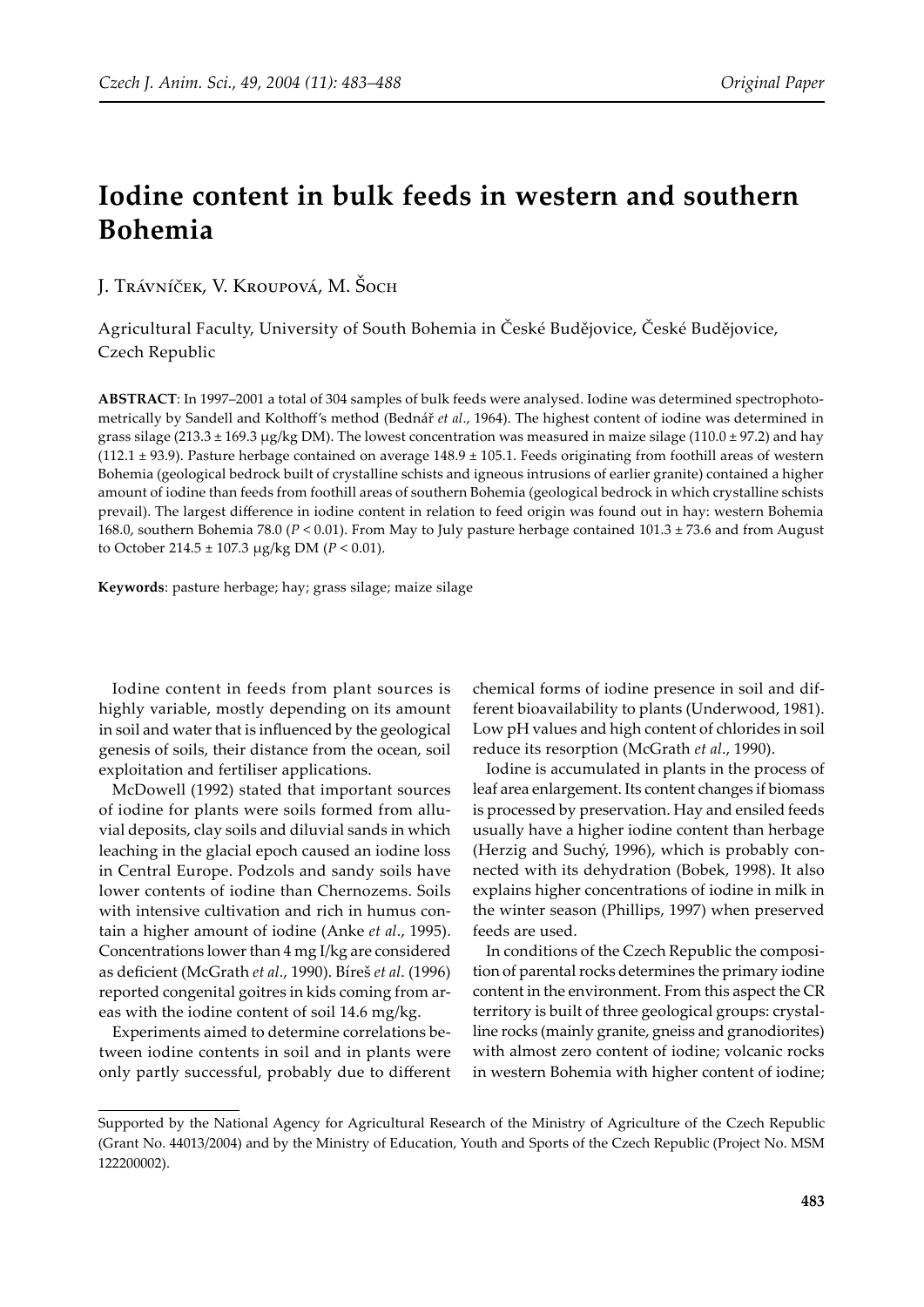Quaternary sediments in southern Moravia comprising Pannonian clays with the relatively highest content of iodine. None of the rock species the territory of the Czech Republic is built of comprises such an amount of iodine that would ensure its sufficient input into the food chain (Oliveriusová, 1997).

Sommer *et al*. (1994) reported these iodine contents in µg per kg of dry ma�er: 90–400 for clover-grass silage, 270 for silage from meadow herbage, 160–260 for maize silage (190 at higher altitudes), 230–260 for pasture herbage, 410–1 100 for meadow herbage and 90–400  $\mu$ g I/kg dry matter for clover-grass hay. McDowell (1992) gave the range of 300–1 500 µg I/kg dry matter for pasture herbage, while the iodine content in grasses is usually 14 times lower than in dicotyledonous plants.

The objective of the paper was to review iodine content in bulk feeds in the area of western and southern Bohemia, where the risk of low iodine content in cow's milk exists. By 1996 51.7% of dairy cow herds in this area had an iodine content below 20 µg/l, in 1997–1999 it was still 26.7% (Kroupová *et al*., 2001).

## **MATERIAL AND METHODS**

A total of 304 bulk feed samples were analysed in 1997–2001: 93 samples of pasture herbage, 118 samples of hay, 67 samples of grass silage and 26 samples of maize silage.

In western Bohemia samples of all bulk feeds were collected in localities of the foothill and mountain areas of the Šumava Mts. involving the district Klatovy with the geological bedrock in which crystalline schists and igneous intrusions of older granite prevailed. In southern Bohemia a majority of hay samples ( $n = 66$ ) was taken in localities with the geological bedrock mostly built of crystalline schists (districts Prachatice, Český Krumlov and Strakonice – areas of the Šumava Mts.) and 13 samples were collected in localities with the bedrock of sweetwater sedimentary deposits (districts Jindřichův Hradec and České Budějovice. Samples of the other feeds (pasture herbage, grass silage, maize silage) were taken in southern Bohemia in the district Prachatice only.

Iodine content in bulk feeds was determined spectrophotometrically after alkaline ashing by Sandell and Kolthoff's method, which was modified by Bednář *et al*. (1964). Feed samples were taken from storage facilities, silage pits or directly on pasture. Iodine concentration in feed was expressed in µg per 1 kg of 100% dry matter (DM).

The results of analyses were statistically processed by the statistical software STAT plus (Matoušková *et al*., 1992).

## **RESULTS**

The highest content of iodine expressed by the average value (213.3  $\pm$  169.3 µg/kg DM), median  $(148.0 \,\mu g/kg DM)$  and the highest relative frequency of samples with iodine content above 300 µg/kg dry matter (28.3%) was determined in grass silage (Table 1). The lowest concentration of iodine was measured in maize silage  $(110.0 \pm 97.2 \,\mu g/kg)$ DM, median 78.7  $\mu$ g/kg DM) and hay (112.1 ± 93.9, median 78.0). Pasture herbage contained on average  $148.9 \pm 105.1$  µg/kg DM and its median was 118.7 µg I/kg DM (Table 1). The highest proportion of samples with the lowest iodine content (below  $100 \mu g$  I/kg DM) is related with the low average content of iodine in maize silage and hay: 68.0% of maize silage samples and almost 61.9% of hay samples.

Although there were differences in average values (Table 1) for the particular feed types, their minimum values did not differ substantially, ranging from 22.8 (hay) to 34.5 µg I/kg DM (maize silage). The range of maximum concentrations was 463.3 (maize silage) – 947.5 (grass silage).

Tables 2, 3 and 4 document the effect of the area of feed origin on iodine content in feed.

Bulk feeds originating from foothill areas of the Šumava Mts. of western Bohemia (district Klatovy) had higher iodine contents than feeds from mountain and foothill areas of the Šumava Mts. of southern Bohemia (districts Prachatice, Český Krumlov and Strakonice); this finding was also true of hay from the area of southern Bohemia (districts České Budějovice and Jindřichův Hradec) on the bedrock of sweet-water sedimentary deposits (Table 3). The largest difference according to feed origin was in iodine content in hay: the average concentration of iodine in hay from the area of western Bohemia  $168.0 \pm 121.5$  µg/kg DM amounted to 215% of iodine content in hay from southern Bohemia (districts Prachatice, Český Krumlov and Strakonice, the average concentration  $78.0 \pm 58.5$  µg/kg DM,  $P < 0.01$ ).

A statistically significant difference (*P* < 0.01) was proved in the iodine content of pasture herbage in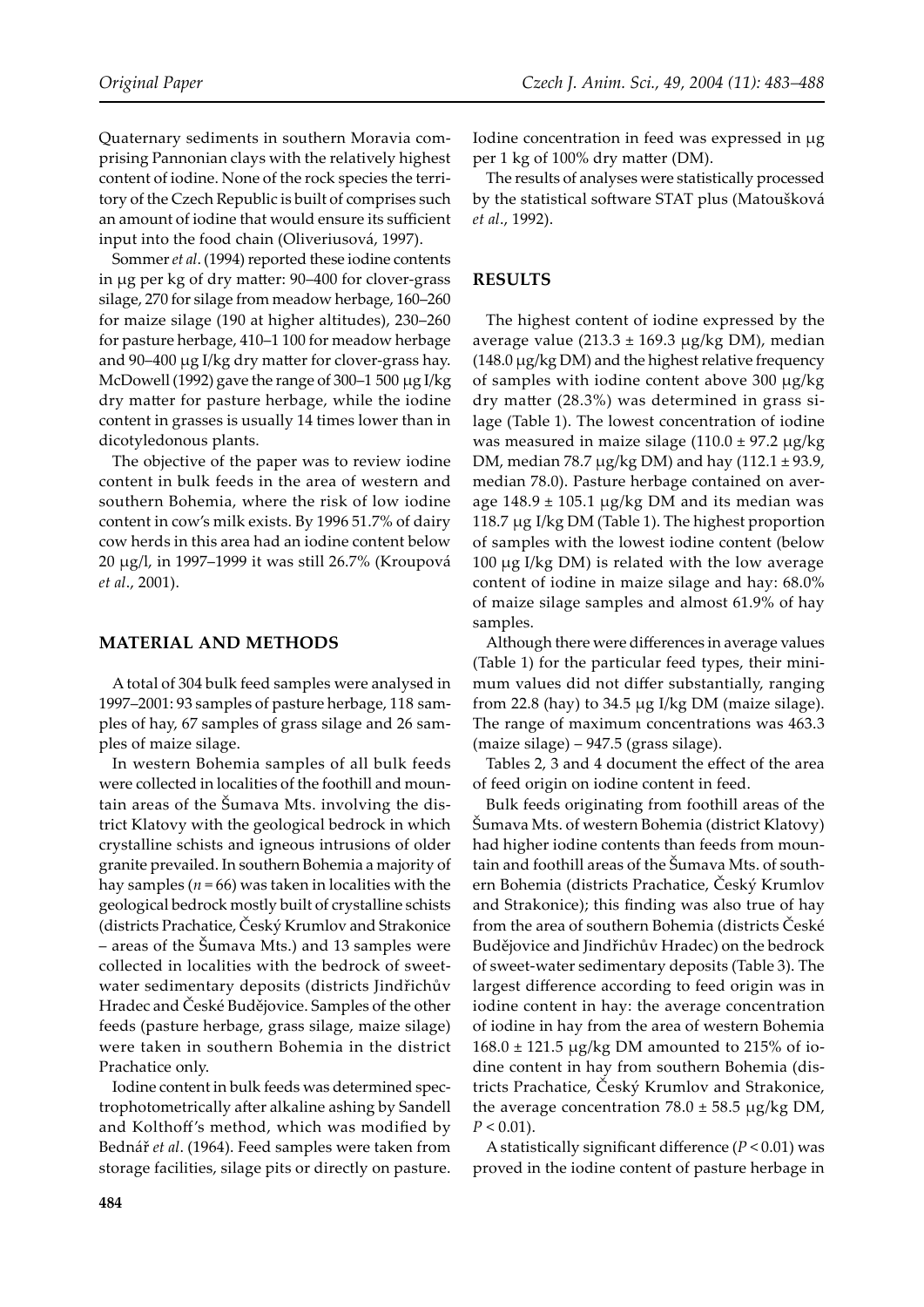| Feed type       |                  | $\mathcal{X}$      | SD    | Min. |       |        | Relative frequency (%) |                            |      |      |  |
|-----------------|------------------|--------------------|-------|------|-------|--------|------------------------|----------------------------|------|------|--|
|                 | $\boldsymbol{n}$ |                    |       |      | Max.  | Median | ${}_{< 100}$           | $201 - 300$<br>$101 - 200$ |      |      |  |
| Pasture herbage | 93               | $148.9^{1,2}$      | 105.1 | 26.6 | 555.0 | 118.7  | 39.8                   | 33.3                       | 19.4 | 7.5  |  |
| Hay             | 118              | $112.1^{1,3}$      | 93.9  | 22.8 | 523.4 | 78.0   | 61.9                   | 23.7                       | 8.5  | 5.9  |  |
| Grass silage    | 67               | $213.3^{2,3,4}$    | 169.3 | 25.3 | 947.5 | 148.0  | 29.9                   | 29.9                       | 11.9 | 28.3 |  |
| Maize silage    | 26               | 110.0 <sup>4</sup> | 97.2  | 34.5 | 463.3 | 78.7   | 68.0                   | 24.0                       | 8.0  | 0.0  |  |

Table 1. Iodine content in bulk feeds (µg/kg dry matter)

1,2,3,4 *t*-test *P* < 0.01

Table 2. Iodine content in pasture herbage according to the areas (µg/kg dry matter)

| Area               |    |       | SD    | Min. |       |        |              | Relative frequency (%) |      |      |  |
|--------------------|----|-------|-------|------|-------|--------|--------------|------------------------|------|------|--|
|                    | n  |       |       |      | Max.  | Median | ${}_{< 100}$ | 201–300<br>$101 - 200$ |      |      |  |
| Western Bohemia*   | 44 | 159.5 | 125.3 | 26.6 | 555.0 | 123.6  | 38.6         | 34.1                   | 13.6 | 13.7 |  |
| Southern Bohemia** | 49 | 139.3 | 83.2  | 34.7 | 399.8 | 113.2  | 40.8         | 32.7                   | 24.5 | 2.0  |  |

Geological bedrock:

\*crystalline schists, igneous intrusions of older granite (district Klatovy)

\*\*crystalline schists (district Prachatice)

*t*-test statistically insignificant

Table 3. Iodine content in hay according to the areas ( $\mu$ g/kg dry matter)

| Area                |    | $\mathcal{X}$       |       | Min. |       |             | Relative frequency (%) |             |             |       |  |
|---------------------|----|---------------------|-------|------|-------|-------------|------------------------|-------------|-------------|-------|--|
|                     | n  |                     | SD    |      |       | Max. Median | < 100                  | $101 - 200$ | $201 - 300$ | > 300 |  |
| Western Bohemia*    | 39 | 168.0 <sup>1</sup>  | 121.5 | 28.0 | 523.4 | 120.6       | 30.8                   | 46.2        |             | 15.3  |  |
| Southern Bohemia**  | 66 | 78.0 <sup>1,2</sup> | 58.5  | 22.8 | 387.4 | 63.8        | 81.8                   | 10.6        | 6.1         | 1.5   |  |
| Southern Bohemia*** | 13 | $117.4^2$           | 63.9  | 56.9 | 219.6 | 84.9        | 53.8                   | 23.1        | 23.1        | 0.0   |  |

Geological bedrock:

\*crystalline schists, igneous intrusions of older granite (district Klatovy)

\*\*crystalline schists (districts Prachatice, Český Krumlov, Strakonice)

\*\*\*sweet-water sedimentary deposits (districts Jindřichův Hradec, České Budějovice)

1,2*t*-test *P* < 0.01

Table 4. Iodine content in grass silage according to the areas (µg/kg dry matter)

| Area               |    |                    | SD.   | Min. | Max.  | Median |       |                          | Relative frequency (%) |      |
|--------------------|----|--------------------|-------|------|-------|--------|-------|--------------------------|------------------------|------|
|                    |    |                    |       |      |       |        | < 100 | 101-200 201-300<br>> 300 |                        |      |
| Western Bohemia*   | 36 | 260.2 <sup>1</sup> | 195.9 | 41.8 | 947.0 | 183.0  | 16.7  | 36.1                     | 16.7                   | 30.5 |
| Southern Bohemia** | 31 | $158.7^1$          | 112.0 | 25.3 | 339.7 | 114.3  | 45.2  | 22.6                     | 6.5                    | 25.7 |

Geological bedrock:

\*crystalline schists, igneous intrusions of older granite (district Klatovy)

\*\*crystalline schists (district Prachatice)

1 *t*-test *P* < 0.05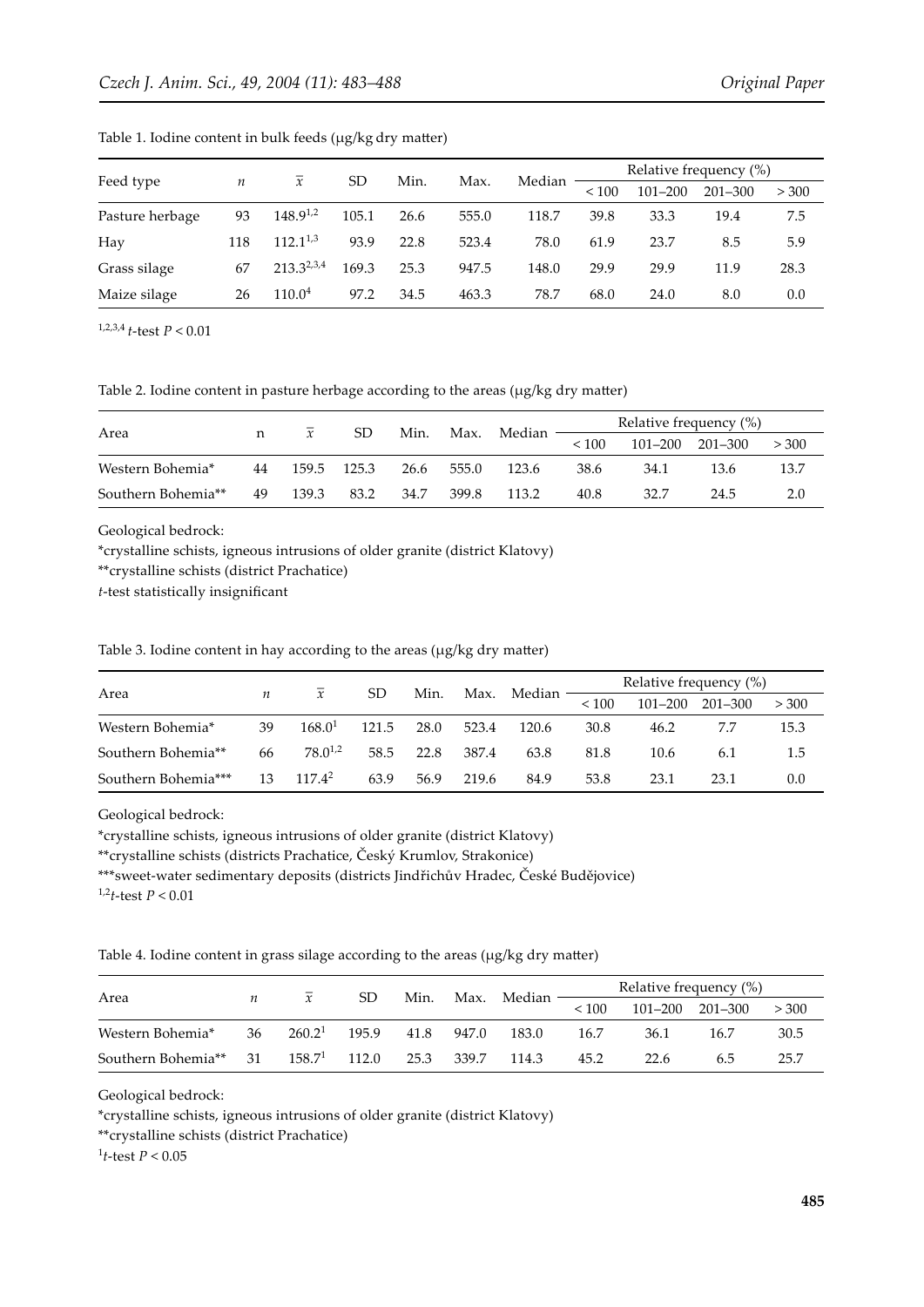| Grazing season<br>(months) |    | $\mathcal{X}$      | SD.  | Min. |       |        | Relative frequency (%) |             |         |       |  |
|----------------------------|----|--------------------|------|------|-------|--------|------------------------|-------------|---------|-------|--|
|                            |    |                    |      |      | Max.  | Median | < 100                  | $101 - 200$ | 201–300 | > 300 |  |
| May-July                   | 51 | 101.3 <sup>1</sup> | 73.6 | 26.6 | 375.6 | 78.3   | 62.8                   | 23.5        | 11.8    | 1.9   |  |
| August-October             | 39 | $214.5^1$ 107.3    |      | 85.3 | 550.0 | 181.2  | 10.3                   | 41.0        | 33.3    | 15.4  |  |

Table 5. Iodine content in pasture herbage according to the grazing season  $(\mu g/kg \, dry \, matter)$ 

1 *t*-test *P* < 0.01

relation to the season (month) of grazing (Table 5). Pasture herbage grazed in the months of May to July contained only 47.2% of iodine compared to the months of August to October  $(101.3 \pm 73.6 \text{ vs.})$  $214.5 \pm 107.3$  µg/kg DM).

Significant differences in iodine content in feed dry matter were determined between the years of observation (Figures 1, 2 and 3). For example the iodine content in hay measured in 1998 (74.6  $\pm$  43.0 µg/kg DM) was 2.6 times lower than in 1997 (192.4



\*  $*$  +  $+$  +  $+$ 

#### **DISCUSSION**



Figure 1. Iodine content in pasture herbage in 1997–2001



300

400

500

Figure 2. Iodine content in hay in 1997–2001

\**t*-test, *P* < 0.05; + *t*-test, *P* < 0.01



*\*t*-test, *P* < 0.05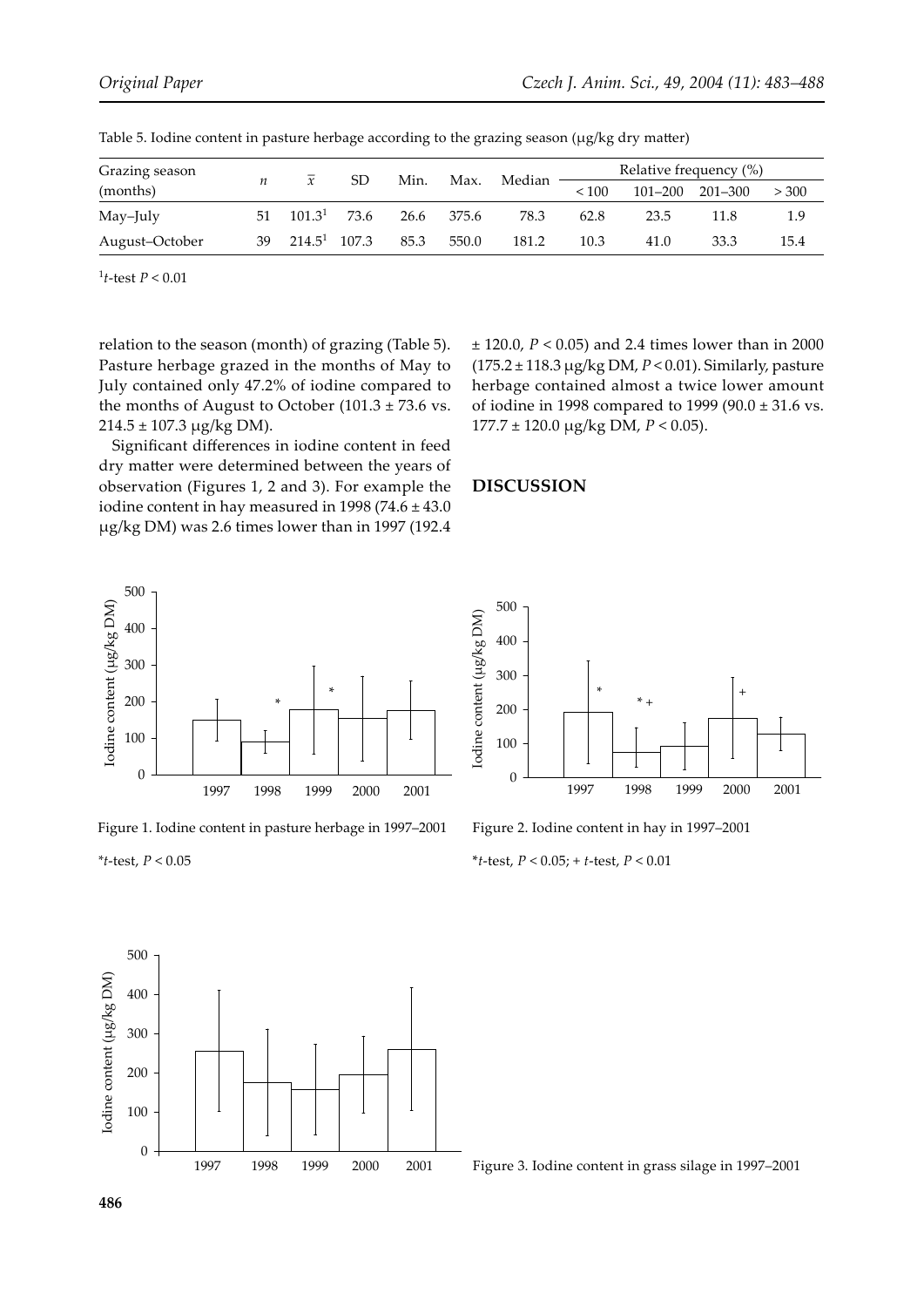As a follow-up of the long-term investigations into iodine saturation of ca�le (Kroupová *et al*., 2001) and small ruminants (Trávníček and Kursa, 2001) our research on iodine content in bulk feeds was conducted in south-western Bohemia, in the area with the occurrence of low iodine content in milk and with the increased prevalence of goitres in new-born calves in the past (Kursa *et al*., 1997).

In comparison with iodine contents indicated in the tables of nutritive values of feeds for ruminants (Sommer *et al*., 1994) average iodine content (Table 1) in the analysed samples of maize silage produced in foothill areas amounted to 58% only, of grass silage to 79%, and of pasture herbage to 60%. The average content of iodine in meadow hay approximately corresponded to the values given for clover-grass hay of average quality (Sommer *et al*., 1994).

Besides the low average values and medians, high variability and high frequency of very low values should be accentuated. The minima were on the level of 20–30 µg/kg DM in all feeds, and more than 73% of pasture herbage samples, 62% of hay samples and almost 60% of grass silage did not match the tabular values (Sommer *et al*., 1994). The lower iodine content in hay compared to grass silage and green ma�er – pasture herbage (Table 1) does not agree with data on a general increase in iodine content in preserved feeds (Herzig and Suchý, 1996) as a consequence of water loss during their preservation (Bobek, 1998). It is to suppose that the manipulation of biomass in the course of its drying, or hay storage, can cause that a part of plant leaves with higher iodine content is rubbed off.

Tables 2–5 show the influence of geological bedrock, soil type and soil exploitation (Anke *et al*., 1995; Oliveriusová, 1997), and of the season of harvest and/ or grazing of pasture herbage on iodine content in feed dry matter and its variability. Yearly differences in iodine content (Figures 1, 2 and 3) suggest climatic and other influences that contribute to the high variability of iodine in bulk feeds. For example the soil has been depleted by a long-term rainfall low in iodine content. Hay that has been exposed to rain and sun can have deficient iodine levels for good animal nutrition (McDowell, 1992).

Although cattle and sheep saturation with iodine has been increasing gradually since 1997 thanks to a higher supply of mineral feed additives and licks with higher iodine content (15–150 mg iodine per kg) (Kroupová *et al*., 2001), there still exist categories of cattle (heifers, dry cows, grazed cattle) in which

the administration of mineral feed additives is not paid enough attention and whose intake of iodine is dependent on its amount in bulk feeds of local origin. If confronted with the requirements for iodine content in feed dry matter 0.8–1 mg I/kg for lactating and pregnant cows (Blood and Radostis, 1989; Sommer *et al*., 1994), the amount of iodine in feeds from plant sources is insufficient in the given area of south-western Bohemia. Targeted supplementation of iodine should respect the local, seasonal and yearly variability of iodine content in bulk feeds while requirements for iodine deposition in animal products should be taken into account.

#### **REFERENCES**

- Anke M., Groppel B., Müller M., Scholz E., Kramer K. (1995): The iodine supply of humans depending on site, food offer and water supply. Fresenius Journal of Analytical Chemistry, *352*, 97–101.
- Bednář J., Röhling S., Vohnout S. (1964): Příspěvek k stanovení proteinového jodu v séru. Českoslov. Farm., *13*, 203–209.
- Bíreš J., Bartko P., Weissová T., Michna A., Matišák T. (1996): Goat iodopenia as a cause of congenital struma in kids (in Slovak). Veterinarni Medicina, *41*, 133–138.
- Blood D.C., Radostis O.M. (1989): Veterinary Medicine: A text-book of the diseases of cattle, sheep, pigs, goats and horses. ELBS Bailiere Tindall, U.K., 7th ed., 1176 pp.
- Bobek S. (1998): Profilaktyka jodowa u zwierzat. Medycyna Wet., *54*, 80–86.
- Herzig I., Suchý P. (1996): Actual experience of importance iodine for animals (in Czech). Veterinarni Medicina, *41*, 379–386.
- Kroupová V., Herzig I., Kursa J., Trávníček J., Thér R. (2001): Saturace krav jodem v České republice. Veterinářství, *51*, 155–158.
- Kursa J., Herzig I., Kroupová V., Kratochvíl P., Trávníček J. (1997): Consequences of iodine deficiency in cattle in some regions of the Czech Republic. Scientia Agriculturae Bohemica, *28*, 115–127.
- Matoušková O., Chalupa J., Cígler M., Hruška K. (1992): Statistický systém STAT plus, verze 1.01. Uživatelská příručka, Výzkumný ústav veterinárního lékařství, Brno, 168 s.
- McDowell L.R. (1992): Minerals in Animal and Human Nutrition. Academic Press Inc., New York. 225–245.
- McGrath D., Poole D.B.R., Fleming G.A. (1990): Health implications of soil iodine content. Farm and Food Research, *21*, 20–21.
- Oliveriusová L. (1997): Obsah jodu v prostředí v ČR. In: